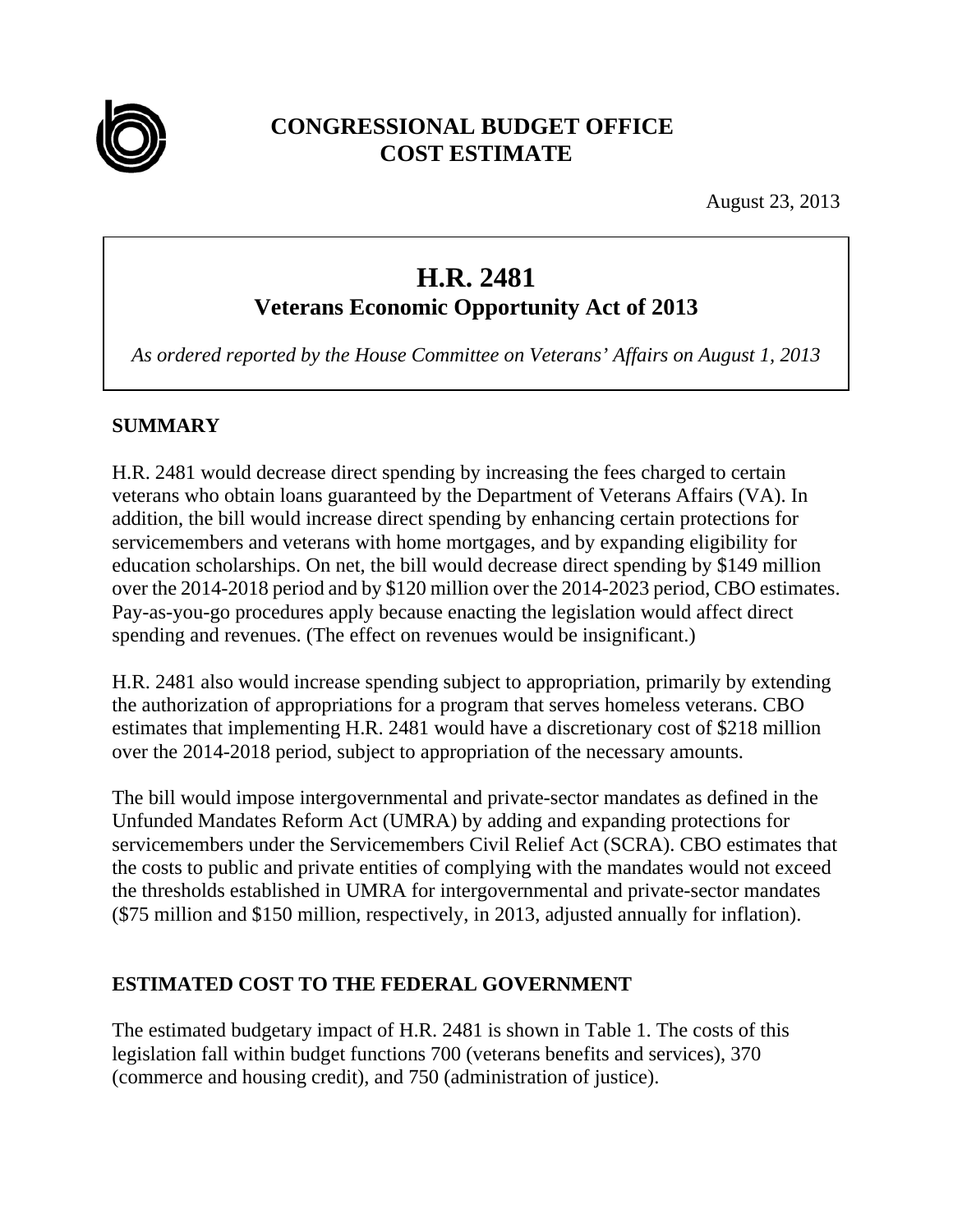|                                      |                                                     | By Fiscal Year, in Millions of Dollars |      |      |        |               |  |  |  |  |
|--------------------------------------|-----------------------------------------------------|----------------------------------------|------|------|--------|---------------|--|--|--|--|
|                                      | 2014                                                | 2015                                   | 2016 | 2017 | 2018   | 2014-<br>2018 |  |  |  |  |
|                                      | <b>CHANGES IN DIRECT SPENDING</b> <sup>a</sup>      |                                        |      |      |        |               |  |  |  |  |
| <b>Estimated Budget Authority</b>    | $\theta$                                            | 12                                     | 5    | 5    | $-171$ | $-149$        |  |  |  |  |
| <b>Estimated Outlays</b>             | $\mathbf{0}$                                        | 12                                     | 5    | 5    | $-171$ | $-149$        |  |  |  |  |
|                                      | <b>CHANGES IN SPENDING SUBJECT TO APPROPRIATION</b> |                                        |      |      |        |               |  |  |  |  |
| <b>Estimated Authorization Level</b> | 50                                                  | 65                                     | 55   | 55   | 55     | 282           |  |  |  |  |
| <b>Estimated Outlays</b>             | 4                                                   | 47                                     | 55   | 55   | 55     | 218           |  |  |  |  |
|                                      |                                                     |                                        |      |      |        |               |  |  |  |  |

#### **TABLE 1. ESTIMATED BUDGETARY EFFECTS OF H.R. 2481**

Note: Details may not add to totals because of rounding.

a. Enacting H.R. 2481 may also lead to an insignificant increase in revenues. In addition to the effects shown above, CBO estimates that enacting H.R. 2481 would decrease direct spending by \$120 million and increase revenues by an insignificant amount over the 2014-2023 period.

### **BASIS OF ESTIMATE**

For the purposes of this estimate, CBO assumes that the legislation will be enacted near the beginning of fiscal year 2014, that the necessary amounts will be appropriated each year, and that outlays will follow historical spending patterns for similar and existing programs.

### **Direct Spending and Revenues**

H.R. 2481 would decrease direct spending by increasing a fee that VA charges for guaranteeing certain home loans. That effect would be partially offset by increases in direct spending that would arise from providing additional protections for certain military personnel and veterans with home mortgages and by expanding eligibility for educational assistance under the Marine Gunnery Sergeant John David Fry Scholarship (Fry Scholarship) program. The bill also would have an insignificant effect on revenues.

**Loan Guarantee Fees**. Under its home-loan program, VA provides lenders guarantees on mortgages made to veterans; those guarantees enable veterans to get better loan terms, such as lower interest rates or smaller down payments. The loan guarantees provide lenders a payment of up to 25 percent of the outstanding loan balances (subject to some limitations on the original loan amounts) in the event that a veteran defaults on a guaranteed loan.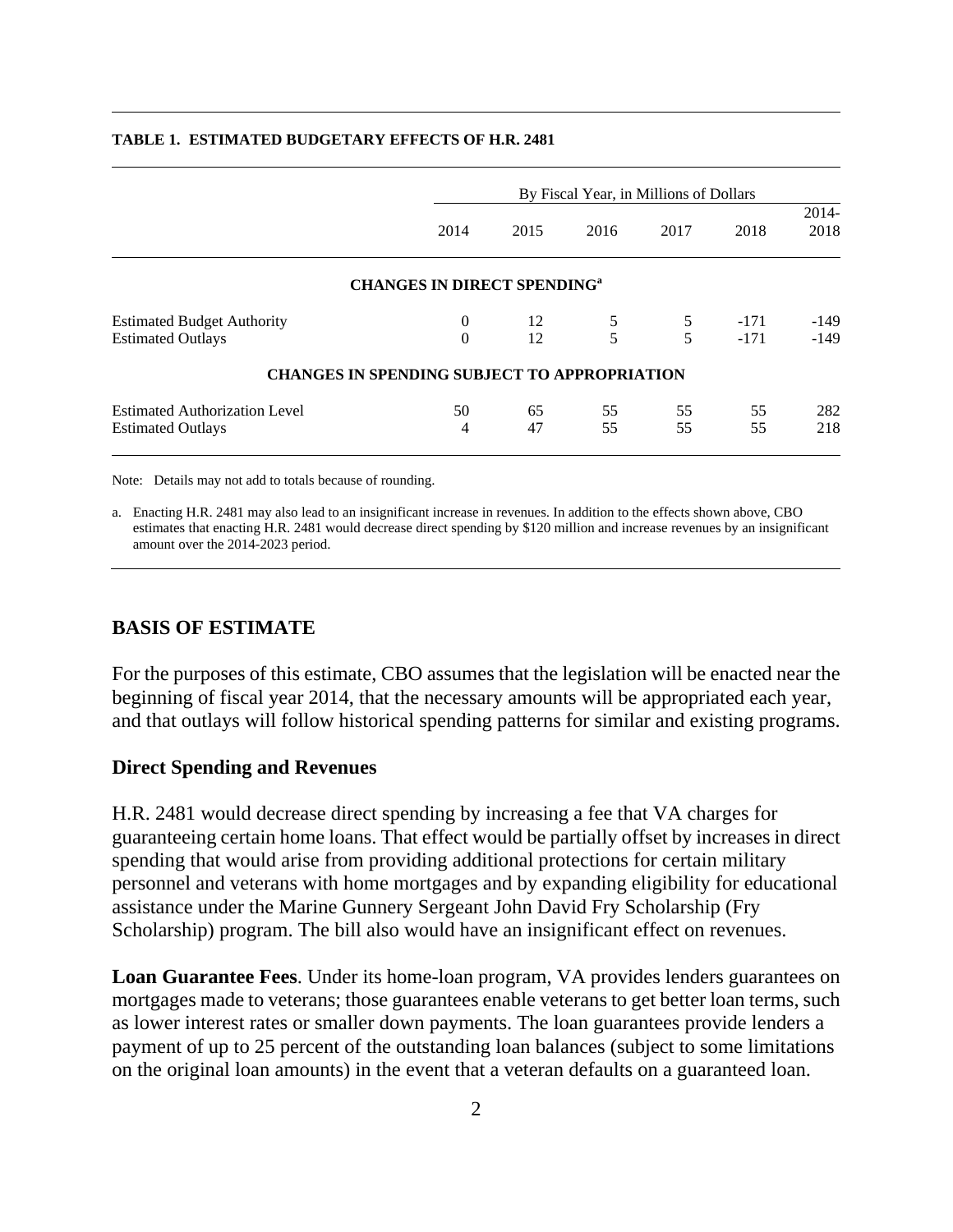|                                                     | By Fiscal Year, in Millions of Dollars |                  |                  |                                   |               |                |                |                  |                  |                |                 |               |
|-----------------------------------------------------|----------------------------------------|------------------|------------------|-----------------------------------|---------------|----------------|----------------|------------------|------------------|----------------|-----------------|---------------|
|                                                     | 2014                                   | 2015             | 2016             | 2017                              | 2018          | 2019           | 2020           | 2021             | 2022             | 2023           | $2014-$<br>2018 | 2014-<br>2023 |
|                                                     |                                        |                  |                  | <b>CHANGES IN DIRECT SPENDING</b> |               |                |                |                  |                  |                |                 |               |
| Loan Guarantee Fees                                 |                                        |                  |                  |                                   |               |                |                |                  |                  |                |                 |               |
| <b>Estimated Budget Authority</b>                   | $\boldsymbol{0}$                       | $\theta$         | $\mathbf{0}$     | $\overline{0}$                    | $-177$        | $\mathbf{0}$   | $\overline{0}$ | $\mathbf{0}$     | $\mathbf{0}$     | $\overline{0}$ | $-177$          | -177          |
| <b>Estimated Outlays</b>                            | $\boldsymbol{0}$                       | $\boldsymbol{0}$ | $\boldsymbol{0}$ | $\mathbf{0}$                      | $-177$        | $\overline{0}$ | $\mathbf{0}$   | $\boldsymbol{0}$ | $\boldsymbol{0}$ | $\mathbf{0}$   | $-177$          | $-177$        |
| <b>Enhanced Mortgage Protection</b>                 |                                        |                  |                  |                                   |               |                |                |                  |                  |                |                 |               |
| <b>Estimated Budget Authority</b>                   | $\boldsymbol{0}$                       | 9                |                  |                                   |               |                |                |                  |                  | 3              | 17              | 32            |
| <b>Estimated Outlays</b>                            | $\theta$                               | $\overline{9}$   | $\frac{2}{2}$    | $\frac{3}{3}$                     | $\frac{3}{3}$ | $\frac{3}{3}$  | $\frac{3}{3}$  | $\frac{3}{3}$    | $\frac{3}{3}$    | 3              | 17              | 32            |
| Mortgage Refinancing Qualifications                 |                                        |                  |                  |                                   |               |                |                |                  |                  |                |                 |               |
| <b>Estimated Budget Authority</b>                   | $\boldsymbol{0}$                       |                  |                  |                                   |               |                | $\mathbf{1}$   |                  |                  |                | 7               | 15            |
| <b>Estimated Outlays</b>                            | $\theta$                               | $\frac{3}{3}$    | $\frac{2}{2}$    | $\frac{1}{1}$                     | $\frac{1}{1}$ | $\frac{1}{1}$  | $\mathbf{1}$   | $\frac{2}{2}$    | $\frac{2}{2}$    | $\frac{2}{2}$  | $\overline{7}$  | 15            |
| <b>Education Benefits for Surviving</b><br>Children |                                        |                  |                  |                                   |               |                |                |                  |                  |                |                 |               |
| <b>Estimated Budget Authority</b>                   | $\overline{0}$                         | $\ast$           | 1                | $\mathbf{1}$                      |               |                | 1              | 1                | 1                | 1              | 4               | 10            |
| <b>Estimated Outlays</b>                            | $\theta$                               | $\ast$           | $\mathbf{1}$     | $\mathbf{1}$                      | $\frac{2}{2}$ | $\frac{2}{2}$  | $\mathbf{1}$   | $\overline{1}$   | $\mathbf{1}$     | $\mathbf{1}$   | $\overline{4}$  | 10            |
| <b>Total Changes</b>                                |                                        |                  |                  |                                   |               |                |                |                  |                  |                |                 |               |
| <b>Estimated Budget Authority</b>                   | $\overline{0}$                         | 12               | 5                | 5                                 | $-171$        | 6              | 5              | 6                | 6                | 6              | -149            | $-120$        |
| <b>Estimated Outlays</b>                            | $\theta$                               | 12               | 5                | 5                                 | $-171$        | 6              | $\overline{5}$ | 6                | 6                | 6              | $-149$          | $-120$        |

#### **TABLE 2. IMPACT OF H.R. 2481 ON DIRECT SPENDING**

 $\overline{a}$ 

Section 10 would increase a fee that VA charges to certain veterans for providing those guarantees. By partially offsetting the costs of subsequent defaults, those fees lower the subsidy cost of the guarantees. $<sup>1</sup>$ </sup>

Under current law, the up-front fee for veterans who have previously used the loan-guarantee benefit is 3.30 percent of the loan amount. That fee is scheduled to decline to 1.25 percent on October 1, 2017.

<sup>1.</sup> Under the Federal Credit Reform Act of 1990, the subsidy cost of a loan guarantee is the net present value of estimated payments by the government to cover defaults and delinquencies, interest subsidies, or other expenses, offset by any payments to the government, including origination fees, other fees, penalties, and recoveries on defaulted loans. Such subsidy costs are calculated by discounting those expected cash flows using the rate on Treasury securities of comparable maturity. The resulting estimated subsidy costs are recorded in the budget when the loans are disbursed.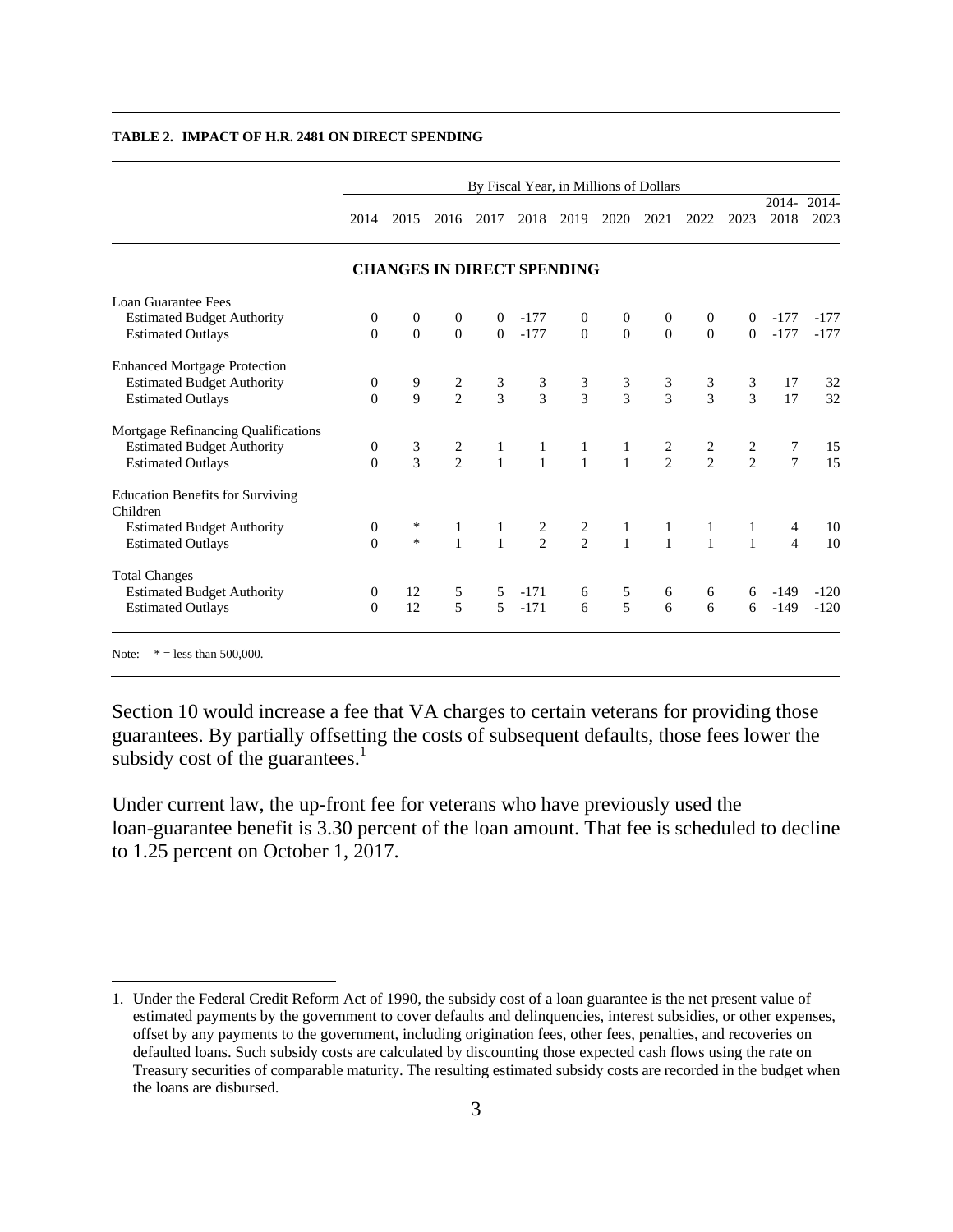Under section 10, that scheduled fee reduction would be delayed by one year, until October 1, 2018. Continuing the fee at the current level in 2018 would increase collections by VA in that year, thereby lowering the subsidy cost of the loan guarantees. Based on data from VA, CBO estimates that enacting section 10 would reduce direct spending by \$177 million in 2018.

**Enhanced Mortgage Protection.** Section 11 would prohibit lenders from initiating or completing foreclosure proceedings on mortgages issued to certain servicemembers and surviving spouses. Lenders could not foreclose on mortgages held by military personnel who are deployed in support of a contingency operation for the duration of that deployment and for the 12 months following deployment. The following individuals also would be protected from foreclosure for 12 months:

- Servicemembers who are convalescing;
- Personnel who are transferred to the temporary disability retired list or who are medically discharged and retired; and
- Surviving spouses of servicemembers who die from a service-connected cause while in military service in regards to property that was jointly owned.

The enhanced protections afforded by section 11 would take effect on October 1, 2014.

Some of the loans that would be affected by the enhanced foreclosure protection in section 11 are guaranteed by VA or the Federal Housing Administration (FHA). Under its home loan program, VA pays lenders up to 25 percent of the outstanding loan debt in the event that the borrower defaults. Unpaid interest can be added to the guaranteed debt, within certain limits. FHA provides a similar guarantee on mortgages it insures, compensating lenders for up to 100 percent of the loss. Unpaid interest can be added to FHA-guaranteed debt, but it accrues at a rate similar to that for federal borrowing, rather than the interest rate of the defaulted loan.

Delaying foreclosure on borrowers who default would lengthen the period during which unpaid interest accrues, increasing the indebtedness of the borrower. If the loan is eventually terminated, the claim filed by the lender would be larger by the amount of the additional interest, and the subsequent claim payment from VA or FHA would rise as a result. Those larger claim payments would raise the loan subsidy costs of both agencies.

For loans that were originated before enactment of H.R. 2481, such changes would be treated as loan modifications and the increased subsidy costs would be recorded as direct spending when the modifications became effective—that is, at the start of fiscal year 2015, the effective date of section 11, as specified in the bill. The higher subsidy costs for loans made subsequent to the effective date would increase mandatory costs for VA loans and discretionary costs for FHA loans in the year those loans are originated.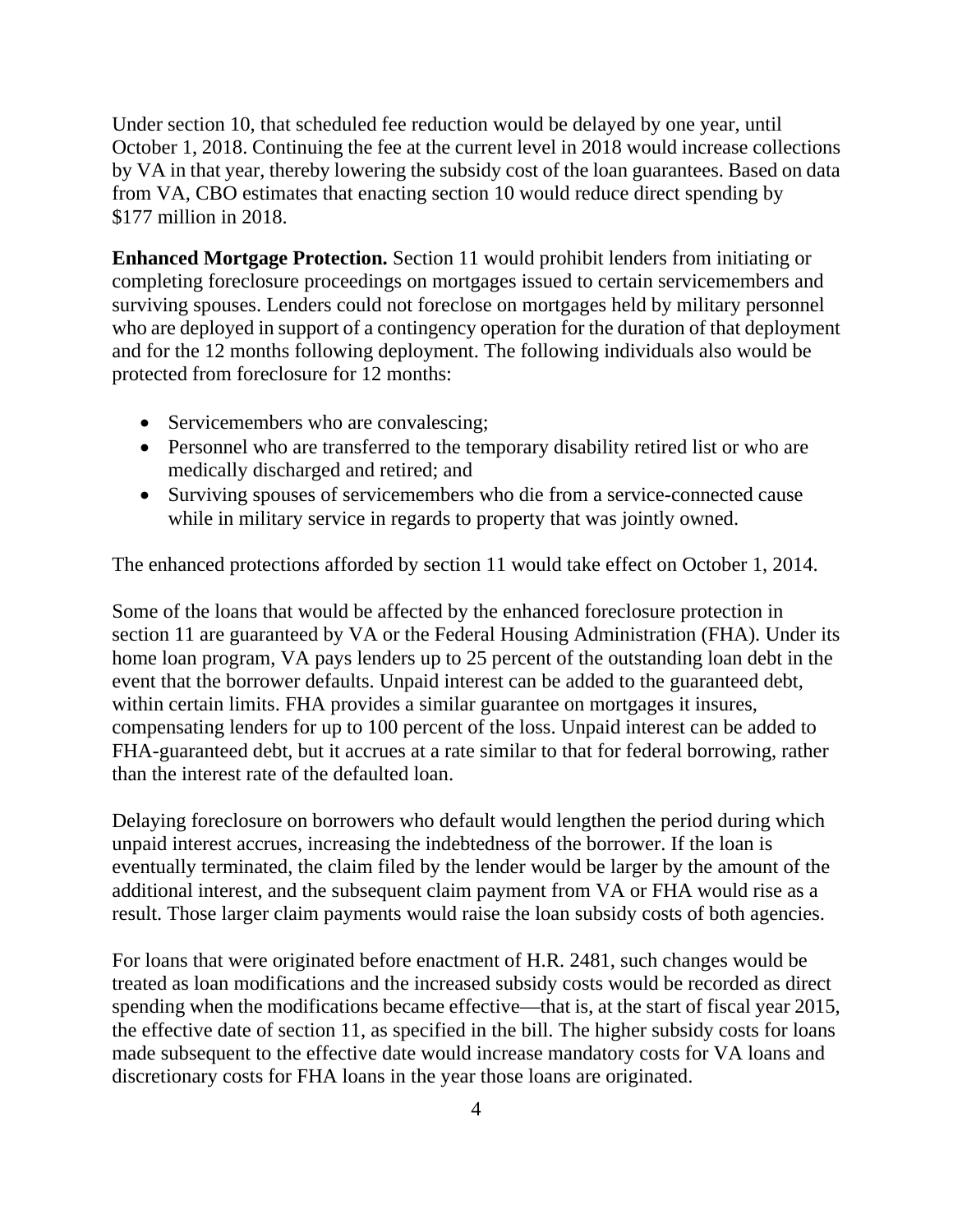Based on information from the Department of Defense, CBO estimates that approximately 300,000 servicemembers, retirees, and surviving spouses would be eligible for the enhanced foreclosure protection in 2015. (The majority of those beneficiaries are personnel who are currently deployed or were deployed in the previous year.) However, some of those eligible personnel currently receive similar protection under the national mortgage settlement, an agreement regarding foreclosure practices that was signed by the five largest mortgage servicers, the Department of Justice, and state attorneys general. Under that settlement, the servicers agreed not to foreclose without a court order on property owned by servicemembers who deployed and received hostile fire or imminent danger pay, during their deployment and for nine months thereafter. That agreement expires in October 2015.

CBO estimates that about 175,000 people would be newly eligible in 2015 for the enhanced mortgage protection under the bill. After the national mortgage settlement expires and borrowers no longer benefit from the similar protections that it provides, the population of beneficiaries under section 11 would increase to 260,000 in 2016 and each year thereafter. On the basis of information from VA, CBO estimates that about 25 percent of potential beneficiaries have loans guaranteed by VA and another 5 percent have loans guaranteed by FHA. Of those loans, CBO expects that about 1.5 percent will default, for a total of about 1,100 loans annually. Under H.R. 2481, CBO estimates that the average claim payments for those defaults would increase by about \$3,800 for VA loans and by about \$3,000 for FHA loans.

On that basis, we estimate that, the increased subsidy costs for loans originated in prior years would total almost \$6 million for VA-guaranteed loans and nearly \$2 million for FHA-backed loans. In addition, higher subsidy costs for loans guaranteed by VA after the effective date would increase direct spending by about \$2 million in 2015, and by an average of \$3 million a year over the 2016-2023 period. In total, CBO estimates that enacting section 11 would increase direct spending by \$32 million over the 2014-2023 period. (Higher subsidy costs for loans guaranteed by FHA in 2015 and later years would result in an increase in discretionary spending, assuming appropriation action necessary to implement FHA's single-family program. Those costs are described in the section on discretionary spending below.)

In addition, section 11 would establish civil penalties for lenders who foreclose on property in violation of the enhanced mortgage protection that would be provided by the bill. Civil fines are recorded as revenues. CBO expects that any additional revenues would not be significant because of the relatively small number of cases likely to be affected.

**Mortgage Refinancing Qualifications**. Section 12 would make it easier for certain servicemembers to refinance mortgages on homes that they do not occupy. Under current law, borrowers must occupy their homes to be eligible for loan guarantees from VA on refinancing loans that allow borrowers to increase the principal amount owed (cash-out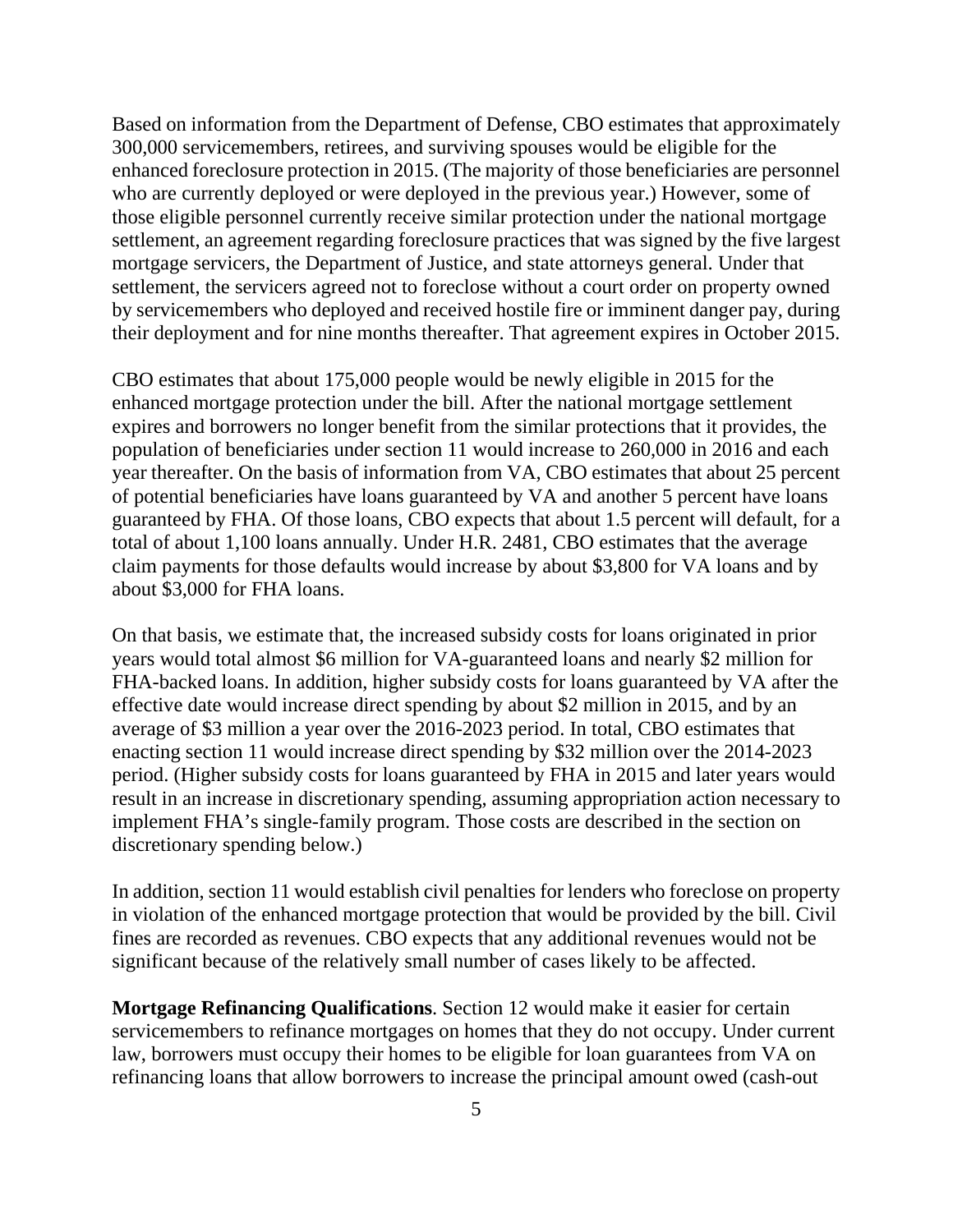loans). Further, private-sector lenders generally charge higher interest rates for loans on homes that are not occupied by the borrower, which discourages some of those borrowers from refinancing. Section 12 would require servicemembers to be treated as if they occupied the home when they refinance, if they left the home because of change-of-station or deployment orders. That requirement would take effect on October 1, 2014. As a result, some additional borrowers would qualify for cash-out refinancing loans that are guaranteed by VA. Others would choose to refinance loans that they would otherwise not have because they would receive lower interest rates; some of those loans also would be guaranteed by VA.

Because the subsidy costs of VA loan guarantees are paid from mandatory appropriations, guaranteeing additional loans would increase direct spending. Based on the annual number of loan guarantees that VA currently provides for servicemembers, CBO expects that over the next 10 years, VA would guarantee an additional 5,000 loans under this provision. Providing those loan guarantees would increase direct spending by \$15 million over the 2014-2023 period, CBO estimates.

**Education Benefits for Surviving Children**. The children of servicemembers who die in the line of duty while serving in an active-duty status are eligible for education benefits under the Fry Scholarship. Section 7 would expand eligibility for Fry Scholarships to the children of servicemembers who receive the Purple Heart for injuries sustained in combat and then die as a result of those injuries within 31 days of separating from active duty. Under current law, those children are only eligible for benefits under the Survivors' and Dependents' Education Assistance Program (DEAP).

The Fry Scholarship entitles qualifying recipients to education benefits under the Post-9/11 GI Bill. Those benefits include the payment of in-state tuition and fees for beneficiaries attending public schools, a monthly housing allowance, and a stipend to pay for books and supplies. DEAP currently provides education benefits to qualifying recipients at a maximum rate—for full-time students—of \$987 per month.

Based on information from VA and the Department of Defense, CBO estimates that, if this provision was enacted, an average of about 80 children per year would elect to receive education benefits under the Fry Scholarship rather than DEAP. Each of those children would receive, on average, about \$16,400 in Fry Scholarship benefits in 2015 and, after cost-of-living increases, that amount would increase to about \$22,700 in 2023, CBO estimates. Under DEAP, we estimate that each of those children would have received about \$5,700 in benefits in 2015 and, after cost of living increases, about \$6,800 in benefits in 2023. On net, CBO estimates the change in eligibility would increase direct spending by \$10 million over the 2014-2023 period.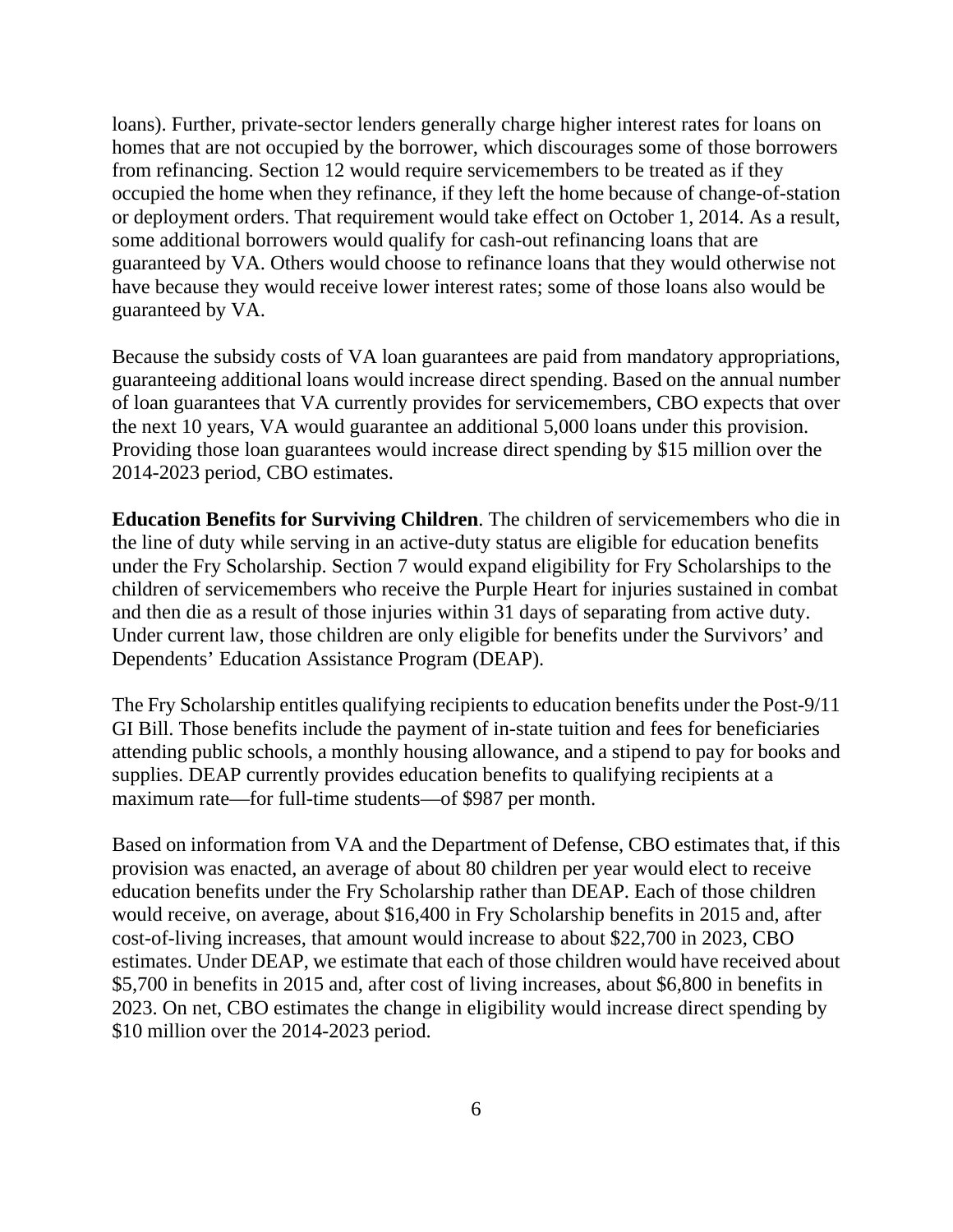**Selection of Education Benefits.** Section 8 would permit the Secretary to change an individual's choice of program for VA education benefits when the Secretary determines that the choice is not in the individual's best interest. If the Secretary makes an alternative selection on behalf of an applicant, the Secretary would be required to notify the individual within seven days. The applicant would then have 30 days to modify or revoke the Secretary's selection. Under current law, when a claims processor determines that an individual has not made the most advantageous choice of programs, the processor attempts to contact the applicant to recommend a change. By allowing VA to change the individual's selection proactively, claims processing and benefit payments would be accelerated. Based on information from VA, CBO estimates that the department would change the elections of very few people. Thus, we estimate that enacting this section would increase direct spending by an insignificant amount over the 2014-2023 period.

### **Spending Subject to Appropriation**

H.R. 2481 would authorize appropriations for programs that benefit homeless veterans. It also would reorganize the VA's management structure by establishing a new administration to oversee certain benefit programs. Finally, it would increase the subsidy cost of loans guaranteed by FHA. In total, CBO estimates that implementing H.R. 2481 would increase the cost of veterans' benefits that are subject to appropriation by \$218 million over the 2014-2018 period, assuming appropriation of the necessary amounts.

**Homeless Veterans Reintegration Programs**. Section 6 would authorize the appropriation of \$50 million each year over the 2014-2018 period for Department of Labor programs that serve homeless veterans. The department provides grants to agencies and organizations that provide job placement, training, and vocational counseling to homeless veterans. Under current law, the authorization for this program will expire at the end of fiscal year 2013. CBO estimates that implementing this section would cost \$187 million over the 2014-2018 period, assuming appropriation of the authorized amounts.

**Veterans Economic Opportunity Administration**. Under VA's current organizational structure, the Veterans Benefits Administration (VBA) manages the provision of the following benefits to veterans and other eligible individuals:

- Disability compensation;
- Pension, dependency and indemnity compensation, burial benefits, and fiduciary assistance programs;
- Readjustment benefits such as education funding, employment assistance, and vocational rehabilitation;
- Home-loans guarantees;
- Assistance to small businesses owned by veterans; and
- Life insurance.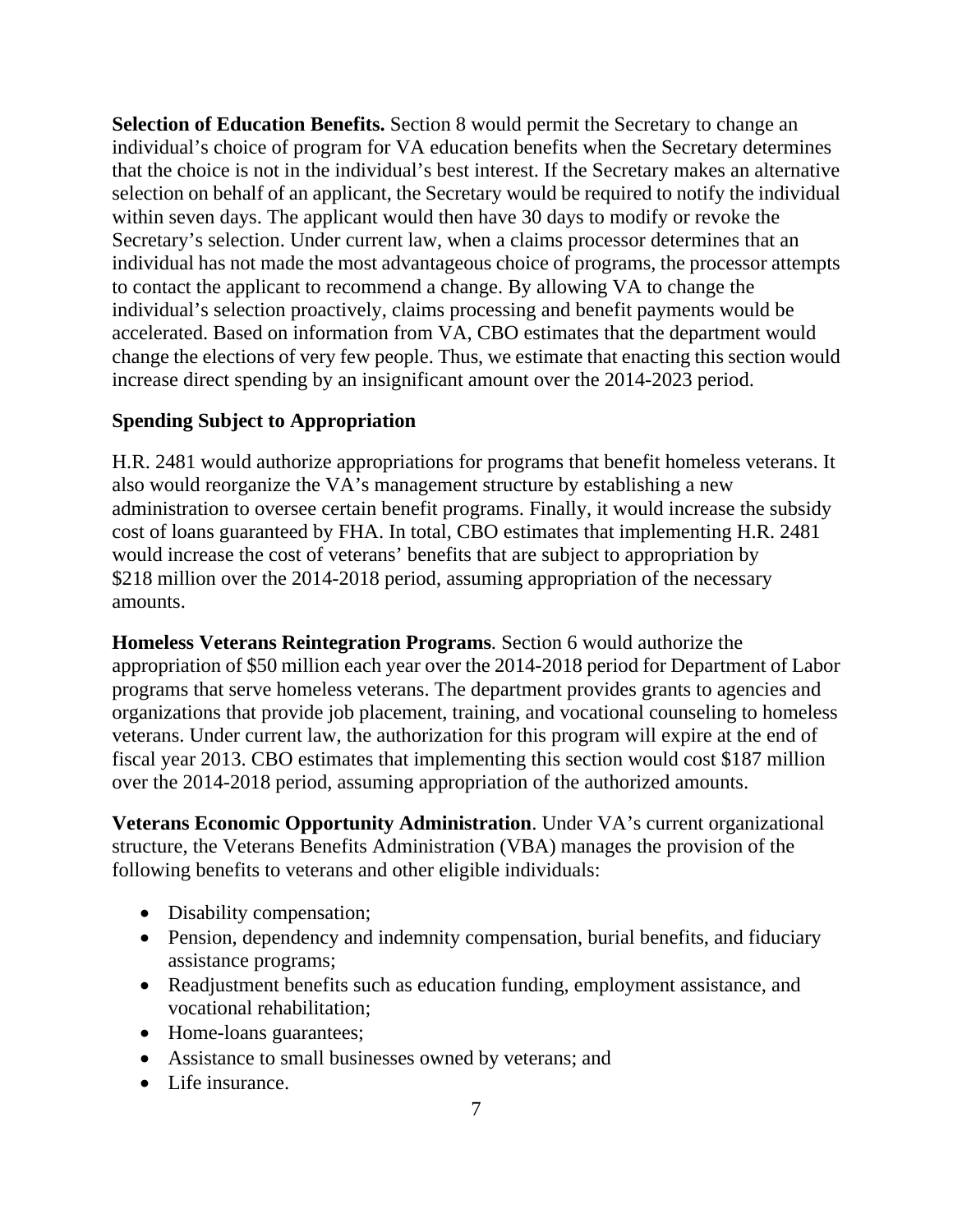Sections 4 and 5 would establish a Veterans Economic Opportunity Administration (VEOA) to oversee readjustment benefit programs, the home loan program, and small business programs. VBA and VEOA each would be led by an undersecretary responsible to the Secretary of Veterans Affairs. Section 5 would limit the total number of full-time equivalent positions serving in VBA and VEOA to the current workforce of 20,851 in fiscal years 2014 and 2015. Based on information from VA, about 20 percent of that workforce—roughly 4,500 people—oversee and carry out the benefits programs that would be transferred to VEOA under the bill.

 CBO estimates that the personnel, records, property, and budgetary resources currently used by VBA to manage those programs would be transferred to the new entity. In addition, CBO estimates that VEOA would ultimately add 20 additional positions, such as an Under Secretary for Veterans Economic Opportunity, to manage the daily operations of the new administration.

|                                                     | By Fiscal Year, in Millions of Dollars |        |            |        |        |                  |  |  |  |
|-----------------------------------------------------|----------------------------------------|--------|------------|--------|--------|------------------|--|--|--|
|                                                     | 2014                                   | 2015   | 2016       | 2017   | 2018   | $2014 -$<br>2018 |  |  |  |
| <b>CHANGES IN SPENDING SUBJECT TO APPROPRIATION</b> |                                        |        |            |        |        |                  |  |  |  |
| Homeless Veterans Reintigration Programs            |                                        |        |            |        |        |                  |  |  |  |
| <b>Authorization Level</b>                          | 50                                     | 50     | 50         | 50     | 50     | 250              |  |  |  |
| <b>Estimated Outlays</b>                            | 4                                      | 34     | 49         | 50     | 50     | 187              |  |  |  |
| Veterans Economic Opportunity Administration        |                                        |        |            |        |        |                  |  |  |  |
| <b>Estimated Authorization Level</b>                | $\boldsymbol{0}$                       | 15     | $\sqrt{5}$ | 5      | 5      | 30               |  |  |  |
| <b>Estimated Outlays</b>                            | $\Omega$                               | 13     | 6          | 5      | 5      | 29               |  |  |  |
| <b>Enhanced Mortgage Protection</b>                 |                                        |        |            |        |        |                  |  |  |  |
| <b>Estimated Authorization Level</b>                | $\mathbf{0}$                           | $\ast$ | *          | $\ast$ | ∗      | $\overline{2}$   |  |  |  |
| <b>Estimated Outlays</b>                            | $\boldsymbol{0}$                       | $\ast$ | $\ast$     | $\ast$ | $\ast$ | $\overline{2}$   |  |  |  |
| <b>Total Changes</b>                                |                                        |        |            |        |        |                  |  |  |  |
| <b>Estimated Authorization Level</b>                | 50                                     | 65     | 55         | 55     | 55     | 282              |  |  |  |
| <b>Estimated Outlays</b>                            | 4                                      | 47     | 55         | 55     | 55     | 218              |  |  |  |

#### **TABLE 3. IMPACT OF H.R. 2481 ON SPENDING SUBJECT TO APPROPRIATION**

Notes: Details may not add to totals because of rounding.

 $* =$  between -\$500,000 and \$500,000.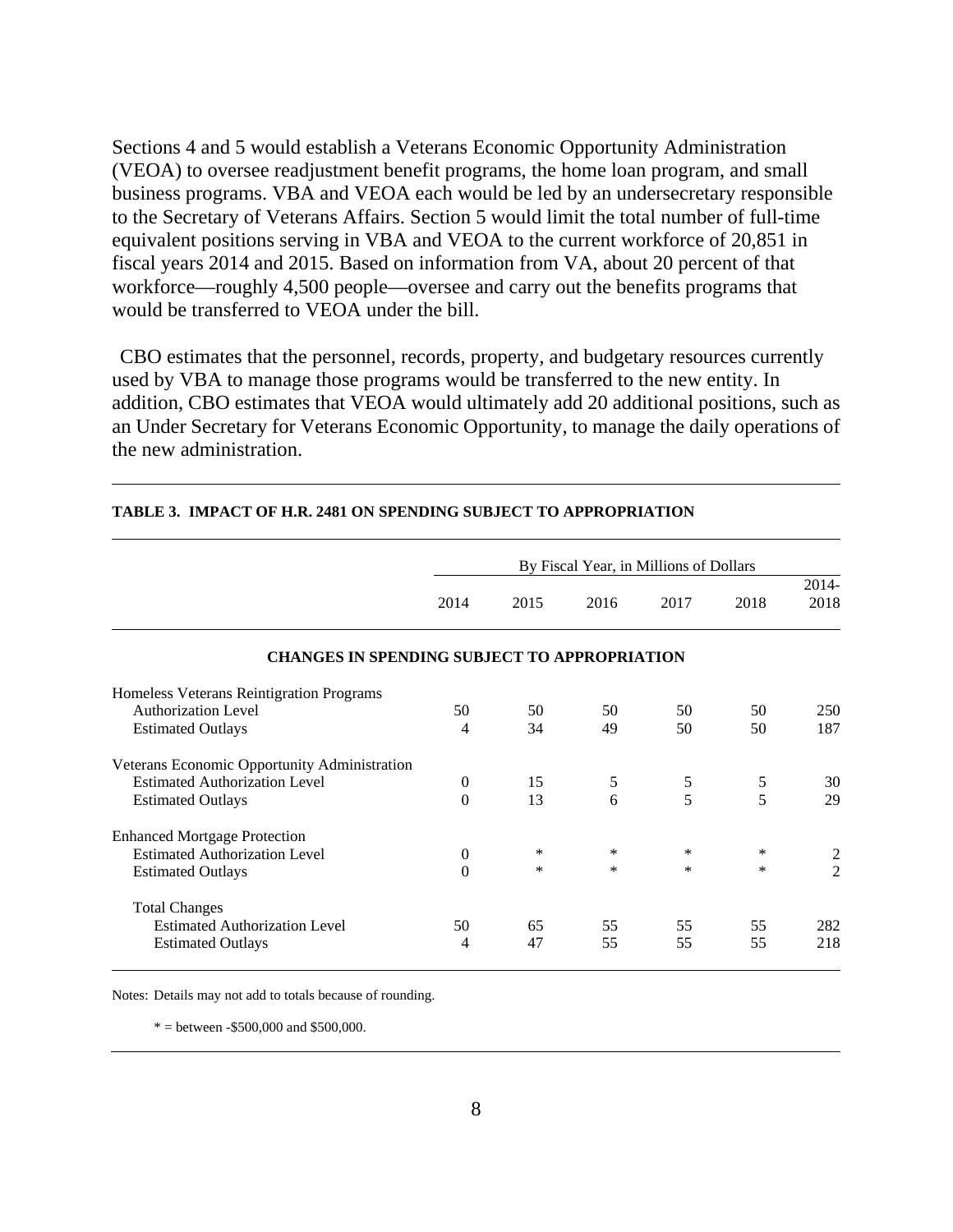On that basis, CBO estimates that establishing VEOA, transferring the programs, personnel, and accompanying assets, and hiring the additional 20 personnel would cost \$29 million over the 2014-2018 period, assuming appropriation of the estimated amounts.

**Enhanced Mortgage Protection**. As described above, section 11 would increase the subsidy costs of FHA loans guaranteed in 2015 and later years by increasing the amount of unpaid interest that could accrue on defaulted loans before those loans are terminated. CBO estimates that the annual subsidy rate for the FHA single-family program would increase by less than 0.1 percent relative to the rates estimated under current law.<sup>2</sup> As a result of the provisions in section 11, net subsidy costs under the FHA program would increase by less than \$500,000 each year, and by a total of \$2 million over the 2014-2018 period, assuming enactment of the commitment limit at levels projected in CBO's baseline.

### **PAY-AS-YOU-GO CONSIDERATIONS**

 $\overline{a}$ 

The Statutory Pay-As-You-Go Act of 2010 establishes budget-reporting and enforcement procedures for legislation affecting direct spending or revenues. The net changes in outlays and revenues that are subject to those pay-as-you-go procedures are shown in the following table.

**CBO Estimate of Pay-As-You-Go Effects for H.R. 2481 as ordered reported by the House Committee on Veterans' Affairs on August 1, 2013** 

|                                                               |           |  |  | By Fiscal Year, in Millions of Dollars             |  |                                                                      |        |
|---------------------------------------------------------------|-----------|--|--|----------------------------------------------------|--|----------------------------------------------------------------------|--------|
|                                                               | 2013 2014 |  |  |                                                    |  | 2013-2013-<br>2015 2016 2017 2018 2019 2020 2021 2022 2023 2018 2023 |        |
|                                                               |           |  |  | <b>NET INCREASE OR DECREASE (-) IN THE DEFICIT</b> |  |                                                                      |        |
| Statutory Pay-As-You-Go Impact 0 0 12 5 5 -171 6 5 6 6 6 -149 |           |  |  |                                                    |  |                                                                      | $-120$ |

#### **INTERGOVERNMENTAL AND PRIVATE-SECTOR IMPACT**

The bill would impose a number of mandates, as defined in UMRA, on public and private lending institutions. In aggregate, CBO estimates that the costs of complying with the mandates in H.R. 2481 would fall below the annual thresholds established in UMRA for both intergovernmental and private-sector mandates (\$75 million and \$150 million in 2013, respectively, adjusted annually for inflation).

<sup>2.</sup> The subsidy rate for that program is negative, resulting in net receipts to the federal government. Discretionary credit programs with negative subsidy rates do not require a subsidy appropriation, but an appropriations act must specify the maximum amount of loans that an agency can commit to guarantee.